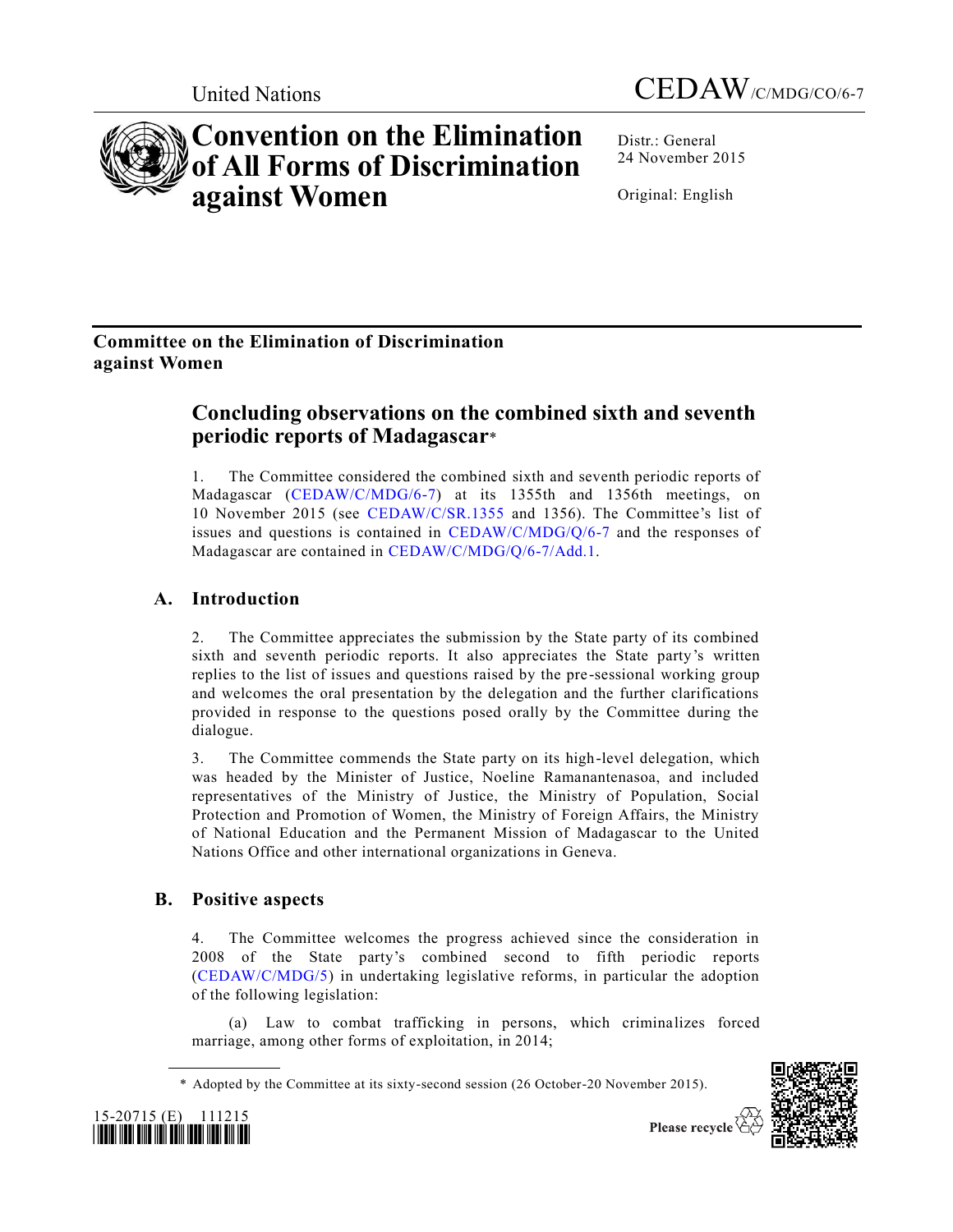(b) Law establishing an independent national human rights commission, in July 2014.

5. The Committee welcomes the State party's efforts to improve its institutional and policy framework aimed at accelerating the elimination of discrimination against women and promoting gender equality, such as the adoption of the following:

(a) National plan to combat human trafficking, in 2015;

(b) Gender and elections strategy, covering the period 2015-2020, aimed at enhancing the representation and participation of women in decision-making.

6. The Committee welcomes the ratification by the State party of the International Convention on the Protection of the Rights of All Migrant Workers and Members of Their Families and of the Convention on the Rights of Persons with Disabilities, in May 2015 and June 2015, respectively.

## **C. Principal areas of concern and recommendations**

## **Parliament**

7. **The Committee stresses the crucial role of the legislative power in ensuring the full implementation of the Convention (see the statement by the Committee on its relationship with parliamentarians, adopted at the forty-fifth session, in 2010). It invites the parliament, in line with its mandate, to take the necessary steps regarding the implementation of the present concluding observations between now and the next reporting period under the Convention.**

## **General context**

8. The Committee notes that the period of political and institutional crisis in the State party prevented the implementation of most of its previous recommendations. The Committee welcomes the efforts by the State party to strengthen the rule of law, but is concerned that corruption, weak governance, insufficient integration of gender equality into the process of consolidation and widespread poverty constitute serious obstacles to the full enjoyment of women's rights in the State party.

9. **In the light of the importance of the respect for and enjoyment of their human rights by all women and girls in the continuing reconciliation and institution-building processes and the return to constitutional order, the Committee recommends that the State party:**

(a) **Accord priority to gender equality and ensure the participation of women in its current transition to constitutional order and the normalization of relations with its principal partners;** 

(b) **Strengthen the protection of women's rights, including through the reinforcement of the rule of law and efforts to combat the corruption and impunity that are jeopardizing democracy;**

(c) **Reinforce efforts to combat corruption within the judiciary, the police and other public institutions, including through proper investigations and the prosecution of perpetrators;**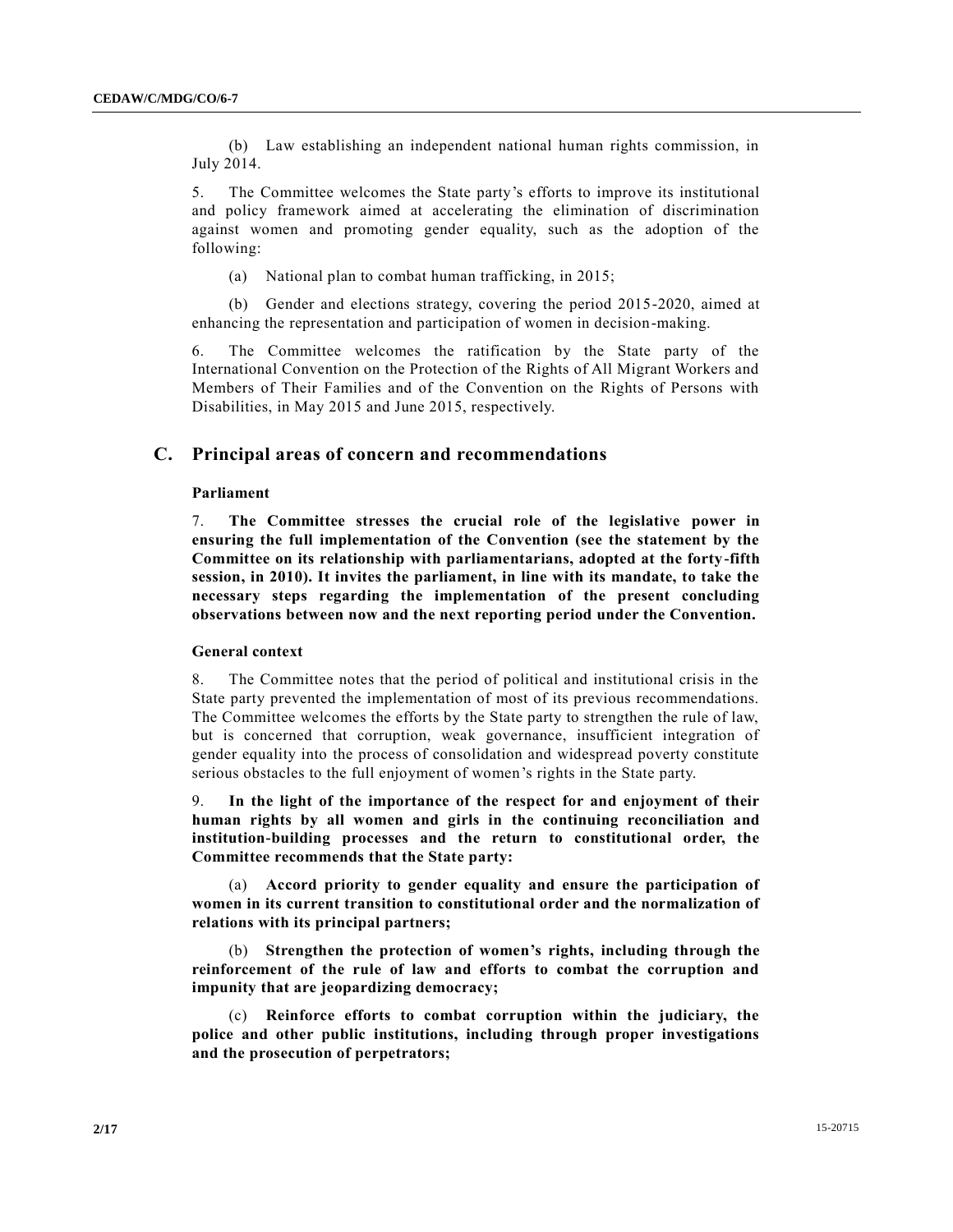(d) **Ensure that the independent national human rights commission has a strong mandate to advance women's human rights and promote equality between women and men, including addressing multiple discrimination and bringing cases before the courts, and that it has sufficient resources to carry out its work;**

(e) **Integrate the recommendations contained in the present concluding observations into its plan for the implementation of the recommendations emanating from human rights mechanisms, with a clear timetable and ranking criteria and, as a matter of priority, ratify the Optional Protocol to the Convention, as already announced during the universal periodic review (see [A/HRC/14/13,](http://undocs.org/A/HRC/14/13) para. 72.4);** 

(f) **Continue to cooperate with non-governmental and community-based organizations, in particular women's organizations, to ensure the full implementation of its obligations under the Convention.**

## **Definition of equality and non-discrimination**

10. The Committee welcomes the fact that the Constitution enshrines the princ iple of equality between women and men. It regrets, however, that the State party does not apply the definition of equality provided in article 1 of the Convention, even though its Constitution guarantees the integration of ratified international treaties into the legal order from the moment of their publication, as well as the superior authority of treaties to that of national laws. It is concerned about the persistence of discriminatory provisions in a number of laws, such as those on nationality, inheritance and marriage. The Committee is also concerned about the absence of a clear time frame for the adoption of pending bills that have an impact on the enjoyment of women's rights, including on gender equality, violence against women, nationality, proportional gender representation in decision-making bodies and family planning.

### 11. **The Committee recommends that the State party:**

(a) **Make use of the definition of discrimination against women, encompassing both direct and indirect discrimination in the public and private spheres, contained in article 1 of the Convention;**

(b) **Repeal all discriminatory provisions, including those contained in the laws on nationality, inheritance and marriage;**

(c) **Speedily adopt the pending bills that have an impact on the enjoyment of women's rights mentioned in paragraph 10 above;**

(d) **Ensure the effective enforcement of existing legislation aimed at eliminating discrimination against women;**

(e) **Develop and implement capacity-building programmes for judges, prosecutors and lawyers on women's human rights, including on the Convention.**

#### **Access to justice**

12. The Committee notes that the State party intends to strengthen and increase the number of legal clinics. It notes with concern, however, the persistence of many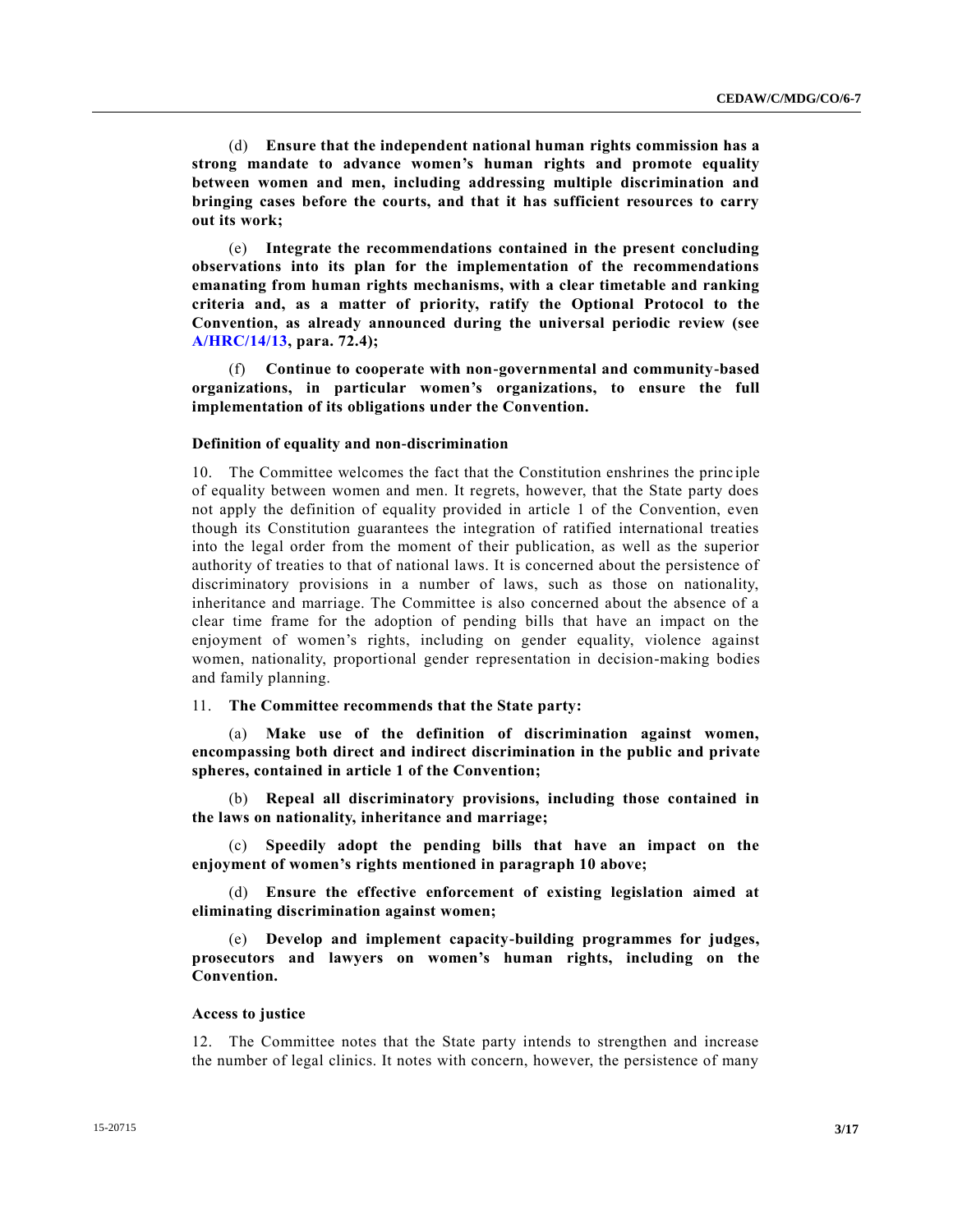barriers to women's access to justice, especially in cases of divorce and genderbased violence, such as women's legal illiteracy, the lack of awareness in the State party and in its relevant national legislation of women's rights, gender stereotyping, including among law enforcement personnel and traditional chiefs, the subjection of women to customary and traditional legal systems, corruption within the judiciary, the unavailability of courts in rural areas, legal fees and the cost of medical certificates, which are borne by the victims of violence.

13. **Recalling its general recommendation No. 33 (2015) on women's access to justice, the Committee recommends that the State party:** 

(a) **Strengthen and increase the number of legal aid clinics, enhance their availability and quality in all provinces and ensure appropriate resources for their operation and for the free provision of effective legal aid before all courts;**

(b) **Enhance women's awareness of their human rights and implement legal literacy programmes to empower women to claim their rights under the Convention;**

(c) **Remove obstacles faced by women who are victims of violence to gaining access to justice, including through an exemption from fees for medical certificates;**

(d) **Develop and implement gender-sensitive capacity-building programmes for judges, prosecutors, lawyers, police officers and legal practitioners providing legal aid;** 

(e) **Allow women's organizations with qualified legal expertise to prosecute cases on behalf of women who are victims;**

(f) **Extend current plans for data collection concerning violations of women's rights in criminal cases also to cover civil cases.** 

## **National machinery for the advancement of women**

14. The Committee is concerned about the coordination between the national development plan, the national policy for the advancement of women and the national action plan on gender development, as well as about the delays in updating the latter two and in adopting the national plan of action for the implementation of Security Council resolution 1325 (2000) on women and peace and security. The Committee is also concerned about the lack of information on the role of the Ministry of Population, Social Protection and Promotion of Women in its capacity as the national machinery for the advancement of women to coordinate activities under the national development plan, including efforts to promote the advancement of women in order to ensure gender mainstreaming throughout the government departments of the State party.

## 15. **The Committee recommends that the State party:**

(a) **Allocate appropriate human, technical and financial resources for the effective functioning of the national machinery for the advancement of women;**

(b) **Renew and effectively implement the national action plan on gender development and its plan of action;**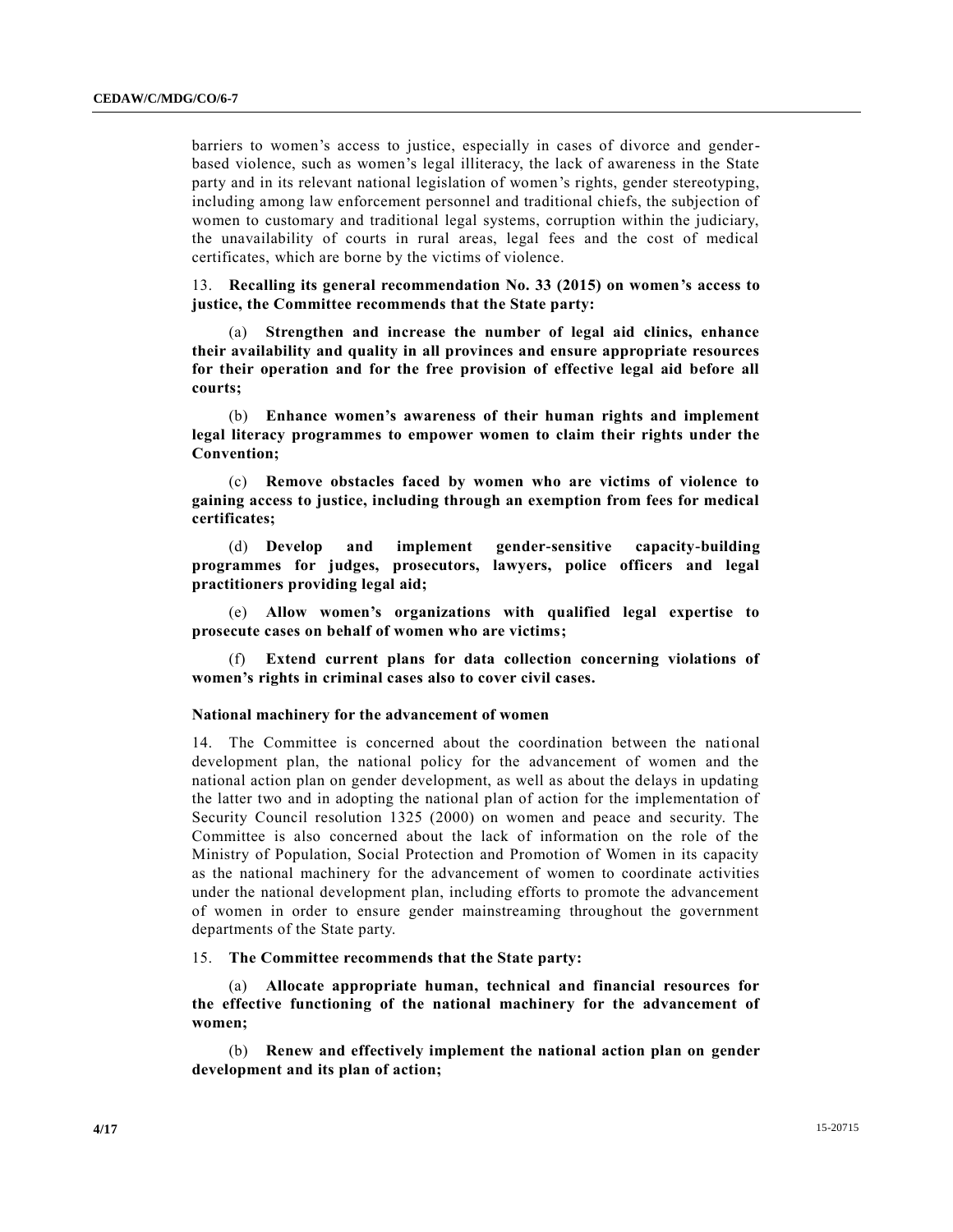(c) **Adopt and validate the national plan of action for the implementation of Security Council resolution 1325 (2000) on women and peace and security;**

(d) **Assign the Ministry of Population, Social Protection and Promotion of Women the responsibility for coordinating policies on gender mainstreaming and, in particular, activities under the national action plan on gender development and the national development plan.**

## **Temporary special measures**

16. The Committee reiterates its concern about the absence of temporary special measures aimed at accelerating the achievement of substantive equality between women and men (see [CEDAW/C/MDG/CO/5,](http://undocs.org/CEDAW/C/MDG/CO/5) paras. 14 and 15) in all areas in which women are underrepresented or disadvantaged in the State party.

17. **The Committee calls upon the State party to adopt and implement temporary special measures to increase the representation of women in governance and other sectors, in accordance with article 4 (1) of the Convention and in line with the Committee's general recommendation No. 25 (2004) on temporary special measures, such as targets and incentives, outreach and support programmes, quotas and other proactive and results-oriented measures, as well as to ensure special budget allocations for measures in the field of education, health and economic and social development, and in all areas covered by the Convention in which women are underrepresented or disadvantaged.**

## **Stereotypes and harmful practices**

18. The Committee reiterates its concern at the persistence of discriminatory stereotypes concerning the roles and responsibilities of women and men in society and in the family, such as the concept of "the head of the household", which assigns this role to men, and the perpetuation of "the father's name and estate" through male heirs. The Committee notes efforts undertaken under the guidance of the Ministry of Justice with various stakeholders, the signing of road maps and the drafting of plans of action to address some harmful practices. The Committee is deeply concerned, however, about the persistence of harmful practices such as child and/or forced marriage, the sale of wives, girl markets (*tsenan'ampela*), bride price (*moletry*) and polygamy (see [CEDAW/C/MDG/CO/5,](http://undocs.org/CEDAW/C/MDG/CO/5) paras. 16 and 17).

19. **In accordance with joint general recommendation No. 31 of the Committee on the Elimination of Discrimination against Women/general comment No. 18 of the Committee on the Rights of the Child on harmful practices (2014), the Committee recommends that the State party:**

(a) **Put in place a comprehensive national strategy with proactive and sustained measures targeted at women and men at all levels of society, including traditional leaders, to combat discriminatory stereotypes such as the concept of "the head of the household" and the perpetuation of "the father's name and estate" and harmful practices, in particular child and/or forced marriage, sale of wives, girl markets (***tsenan'ampela***), bride price (***moletry***) and polygamy;**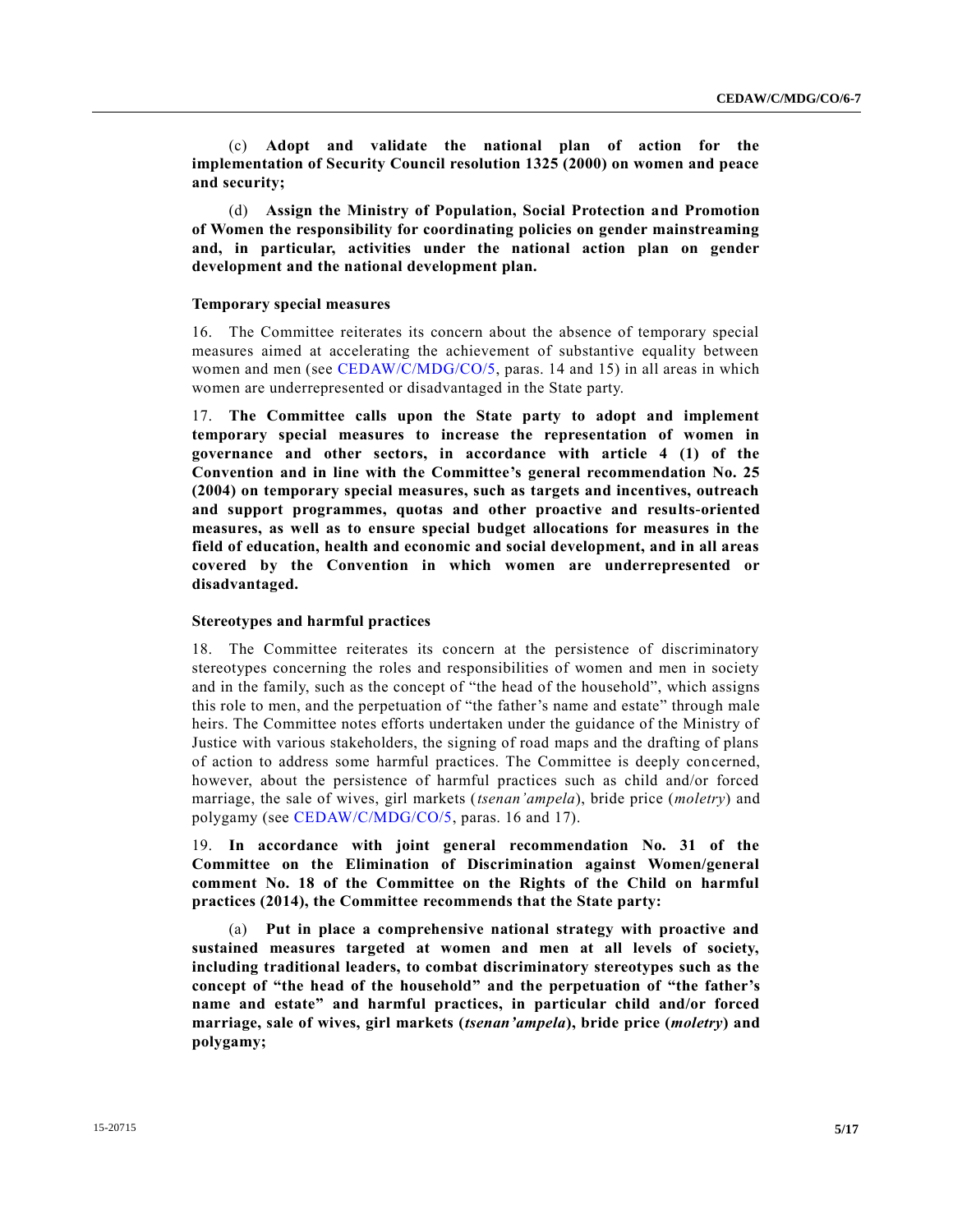(b) **Make effective use of the Criminal Code and the anti-trafficking law to punish all perpetrators of harmful practices;**

(c) **Design and implement, in collaboration with civil society, public education programmes, in particular in rural and isolated areas, to develop the understanding of women's equality with men and to enhance positive and non-stereotypical portrayals of women;**

(d) **Establish a mechanism to monitor and assess the implementation of the measures adopted to overcome gender stereotypes.**

#### **Violence against women**

20. The Committee is concerned:

(a) That there is no legislation specifically criminalizing violence against women, in particular child and/or forced marriage and marital rape, and that there is no comprehensive policy framework to address such violence;

(b) That gender-based violence against women in the domestic sphere is not considered by courts in child custody or visitation decisions, thus forcing women to continue to face their abusers, and risking further exposing their children to violence;

(c) That domestic and sexual violence appear to be socially legitimized and accompanied by a culture of silence and impunity;

(d) That cases of violence against women continue to be underreported, owing to an apparent lack of trust in the judicial institutions (see [CEDAW/C/MDG/CO/5,](http://undocs.org/CEDAW/C/MDG/CO/5) para. 18), and that the frequent resort to conciliation in cases of violence against women may be detrimental to women as a result of the prevailing gender bias in society;

(e) That there is a lack of data on the crimes investigated, prosecuted and sanctioned, as well as the reparation offered to the victims by the police and before the courts.

## 21. **The Committee calls upon the State party:**

(a) **To adopt legislation to criminalize all acts of violence against women, specifically criminalizing domestic violence, including marital rape, child and/or forced marriage and all forms of sexual abuse, and formulate a comprehensive strategy to ensure the implementation of legislation;**

(b) **To adopt and implement legislation requiring that gender-based violence against women in the domestic sphere be taken into account in child custody proceedings or visitation decisions and raise the awareness of the judiciary with regard to the relationship between that kind of violence and the development of the child;**

(c) **To ensure that women and girls who are victims of violence have access to effective redress, including compensation, and to protection, and that perpetrators are prosecuted and adequately punished;** 

(d) **To guarantee resources for finalizing and implementing the national strategy to combat gender-based violence;**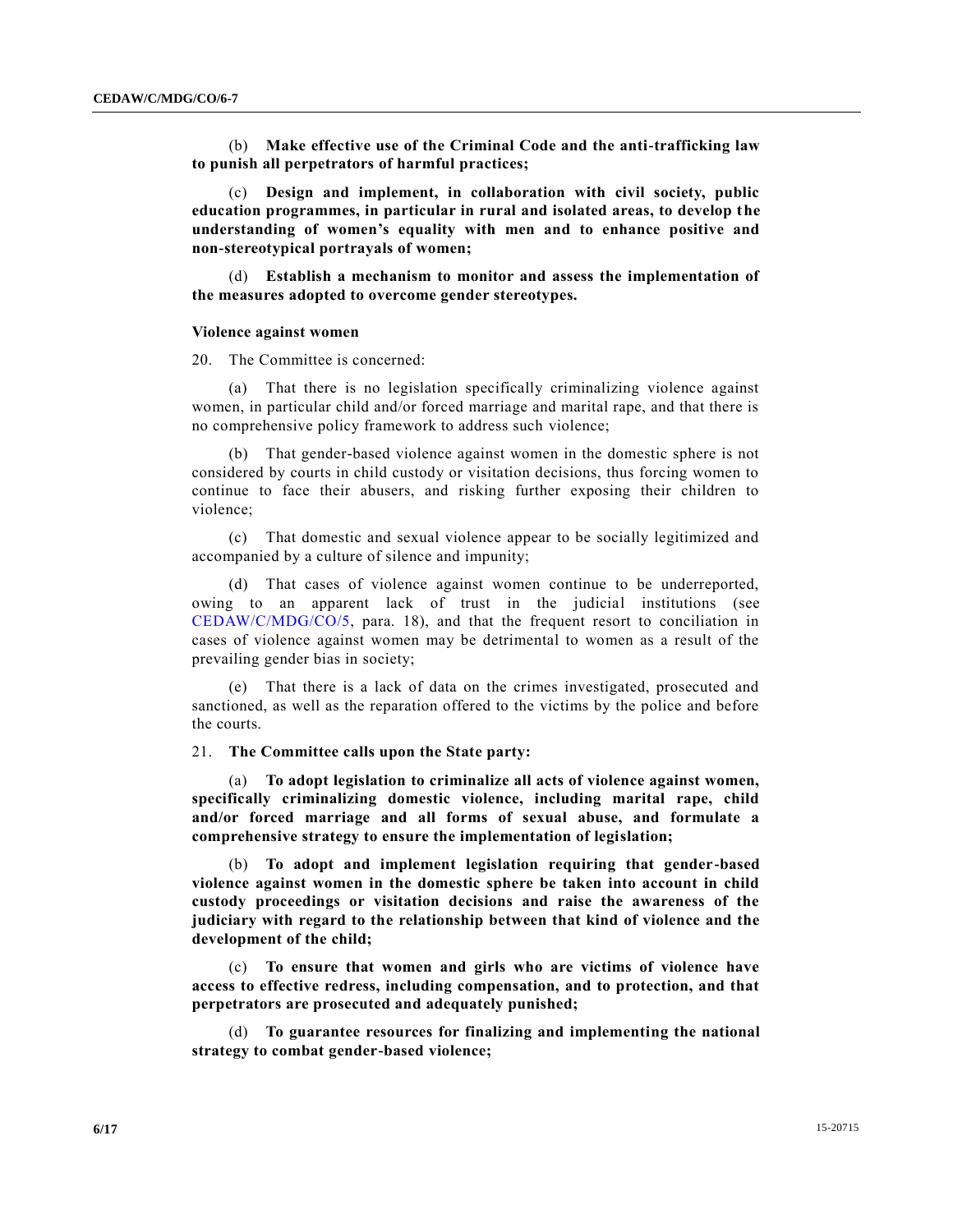(e) **To provide adequate assistance and protection to women who are victims of violence by establishing shelters and providing counselling and rehabilitation to victims, especially in rural areas, and through the coordination of interventions, the provision of support services and cooperation with non-governmental organizations and international partners;**

(f) **To continue to raise public awareness through the media and educational programmes and to implement mandatory capacity-building programmes for law enforcement officials, health-service providers, teachers and traditional chiefs on gender-sensitive support to victims, and ensure that victims are destigmatized and encouraged to report incidents of domestic and sexual violence against women;**

(g) **To collect statistical data on violence against women disaggregated by age, nationality and relationship between the victim and the perpetrator, and undertake studies and/or surveys on the extent of violence against women and its root causes.**

## **Trafficking and exploitation of prostitution**

22. The Committee welcomes the efforts undertaken by the State party, in collaboration with civil society and the international community, to combat the trafficking and sexual exploitation of women and girls and the exploitation of prostitution and to establish an electronic database with the countries of the Southern African Development Community. The Committee also welcomes the creation of a national bureau to combat trafficking in persons, but is concerned that it is not yet operational and lacks resources. It reiterates its concern at the prevalence of sex tourism in the State party and the lack of information on efforts to prevent the exploitation of prostitution and to address its root causes as well as the lack of disaggregated statistical data on trafficking and exploitation of prostitution.

## 23. **The Committee calls upon the State party:**

(a) **To ensure sufficient human, technical and financial resources for the effective implementation of Law No. 2014-040 to combat trafficking in persons, its national plan of action and the national database on trafficking and also ensure the speedy functioning of the National Bureau to Combat Human Trafficking;**

(b) **To continue its efforts to ensure international, regional and bilateral cooperation with countries of origin, transit and destination to prevent trafficking through information exchange and to harmonize legal procedures aiming at prosecution of traffickers;** 

(c) **To provide continuing capacity-building programmes for law enforcement officials on the identification of and provision of assistance to victims;** 

(d) **To carry out nationwide education and awareness-raising campaigns about the risks and criminal nature of trafficking;**

(e) **To address the root causes of the trafficking and exploitation of women and girls, including poverty, in order to eliminate their vulnerability in this regard and strive to ensure the recovery and social integration of victims**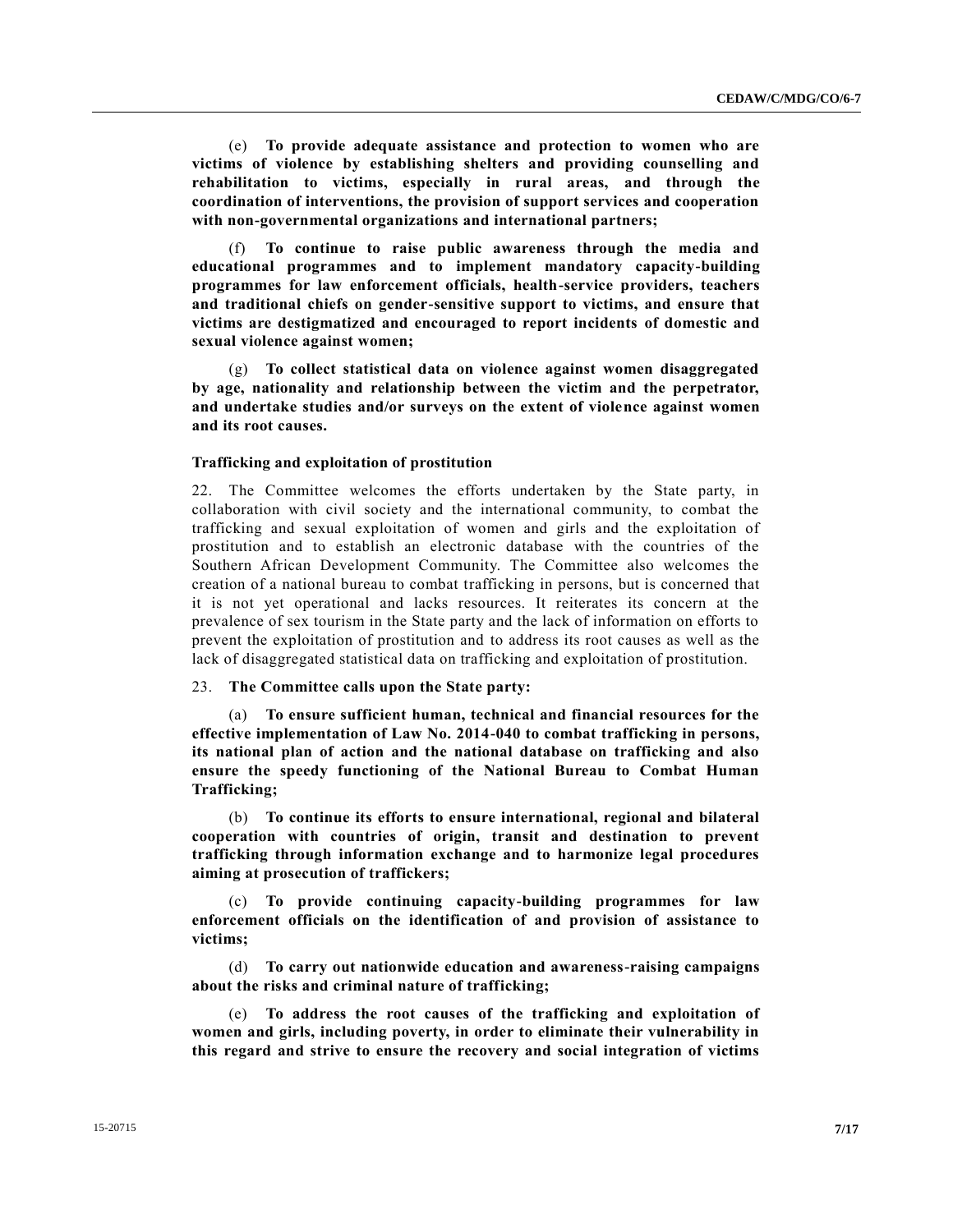**by providing them with adequate assistance, rehabilitation and shelters (see also [CEDAW/C/MDG/CO/5,](http://undocs.org/CEDAW/C/MDG/CO/5) para. 21).**

## **Participation in political and public life**

24. The Committee remains concerned at the low representation of women in decision-making positions, in particular in the diplomatic service (ambassadors: 0 per cent) and in other international organizations, as well as at the community level (regional heads: 0 per cent; elected mayors: 5 per cent; heads of *fokontany* assemblies: 2.6 per cent). It is particularly concerned that past efforts to introduce measures, including temporary special measures, to remedy the unequal participation of women in political and public life have not succeeded before the National Assembly.

## 25. **The Committee recommends that the State party:**

(a) **Amend its electoral law by introducing statutory quotas, including sanctions for non-compliance, for increased representation of women in political and public life, in particular at the community and national levels, and ensure an open and transparent process for the nomination of candidates to represent the State party in international organizations;** 

(b) **Implement the national gender and elections strategy for the period 2015-2020 to promote and empower women at all levels of political and public life, in particular in decision-making positions, including in the planning, implementation, monitoring and evaluation of development policies and community projects, and introduce measures, including temporary special measures, in accordance with article 4 (1) of the Convention and the Committee's general recommendations No. 23 (1997) on women in political and public life and No. 25;** 

(c) **Build up the awareness of politicians, journalists, teachers and community chiefs on the subject of gender equality in order to enhance their understanding of the fact that the full, free and democratic participation of women on an equal basis with men in political and public life is a requirement for the full implementation of the Convention and the economic and social development of the State party;**

(d) **Provide capacity-building programmes on political campaigning and leadership skills for potential women candidates to increase their interest in participating in elections.**

#### **Nationality**

26. The Committee reiterates its concern (see [CEDAW/C/MDG/CO/5,](http://undocs.org/CEDAW/C/MDG/CO/5) para. 24) that the current nationality legislation discriminates against Malagasy women, who cannot transmit their nationality to their foreign or stateless spouse or to their children on an equal basis with men. The Committee notes the efforts made by the State party to increase birth registrations, but is concerned that 20 per cent of births remain unregistered, increasing the risk of statelessness, and about the difficulties faced by women in ensuring the registration of their children.

## 27. **The Committee recommends that the State party:**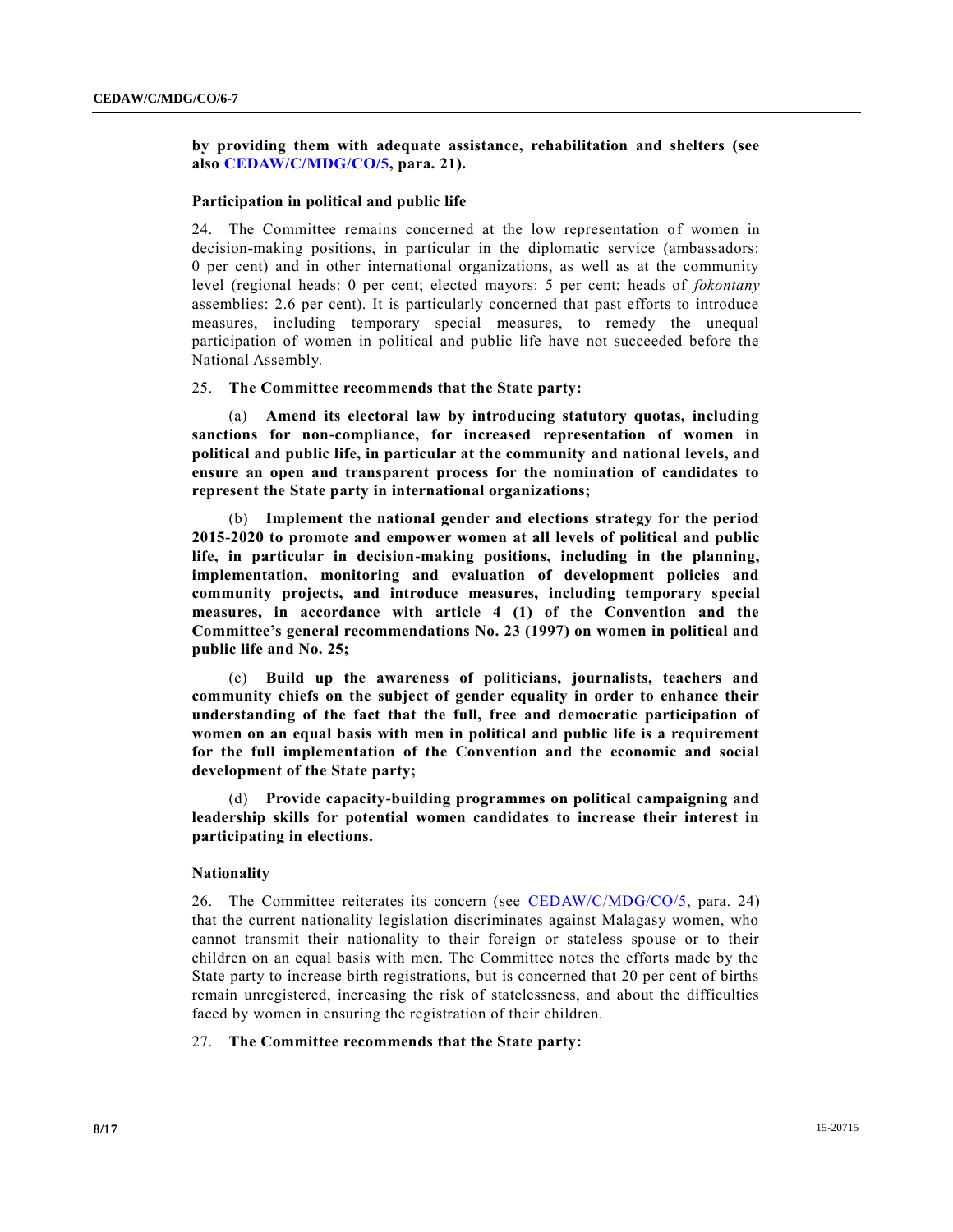(a) **Amend its nationality law to enable Malagasy women to transmit their nationality to their foreign or stateless spouse and to their children on an equal basis with men, in accordance with article 9 of the Convention (see also [CEDAW/C/MDG/CO/5,](http://undocs.org/CEDAW/C/MDG/CO/5) para. 25);**

(b) **Ensure the retroactive application of the law so that all persons currently stateless as a result of the discriminatory law are granted nationality;**

(c) **Facilitate birth registration of all children by allocating adequate resources to registration centres, providing mobile registration services and reducing the fees and simplifying the birth registration procedure.**

#### **Education**

28. The Committee notes the efforts of the State party to increase the participation of girls and women in education. The Committee is concerned, however, that, from the primary level, the enrolment and completion rates of girls are lower than those of boys and that girls are often victims of sexual abuse and harassment on the way to and from or at school. It is also concerned about the high dropout rate among girls as a result of early pregnancy, extreme poverty and child labour (see [CEDAW/C/MDG/CO/5,](http://undocs.org/CEDAW/C/MDG/CO/5) para. 26) and the practice of expelling pregnant girls from school and the refusal to reintegrate them after delivery. The Committee further notes with concern the lack of age-appropriate information, at all levels of education, on sexual and reproductive health and rights that includes a gender perspective.

29. **The Committee calls upon the State party:**

(a) **To improve the provision of basic education for girls, especially in rural and remote areas, with special attention to the provision of adequate sanitary facilities and clean water, especially in schools catering to adolescent females;**

(b) **To strengthen awareness-raising programmes for parents and the wider community on the importance of education for girls' life choices and career options;**

(c) **To ensure that girls are not expelled from school on account of pregnancy and that they are reintegrated after giving birth;**

(d) **To provide safe educational environments free from discrimination and sexual violence, including in and around school settings;**

(e) **To establish reporting and accountability mechanisms to ensure that teachers and peers who sexually abuse or harass girls at school are adequately punished;**

(f) **To integrate age-appropriate education on sexual and reproductive health and rights into school curricula, including education on responsible sexual behaviour, sexually transmitted infections and on the right of women to make their own choices with regard to reproductive and sexual health, and train teachers to address such topics in a gender-sensitive manner.**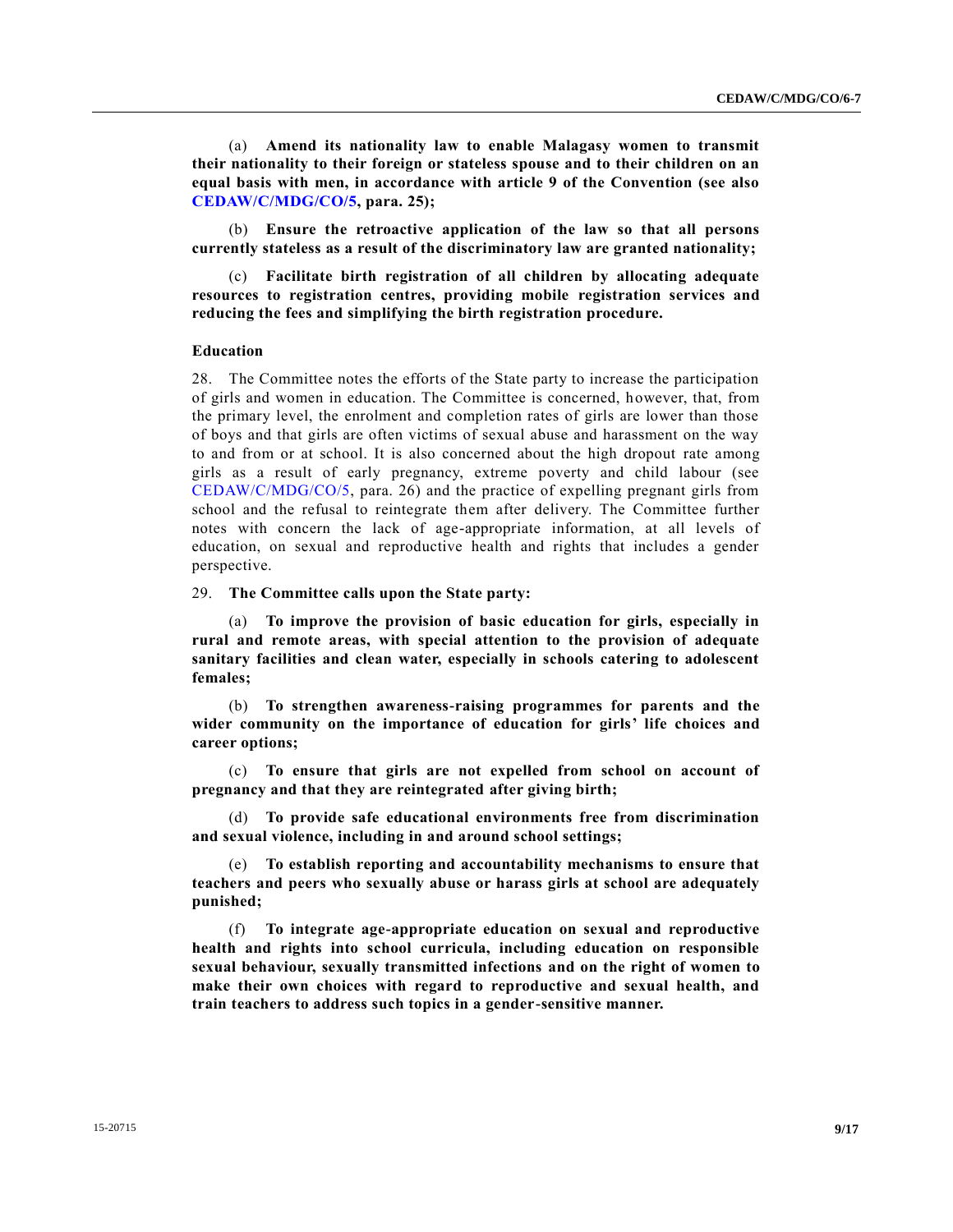## **Employment**

30. The Committee welcomes the detailed legal framework for workers employed in the formal sector, but notes with concern the discriminatory practices of employers against pregnant women, the high rate of unemployment among women and the strong vertical and horizontal segregation in the labour market, as well as the absence of implemented laws, including on equal pay, in this field, as evidenced by the persistence of wage gaps between women and men in both the public and private sectors. The Committee reiterates its concern about the high proportion of women in the informal sector, where they face persistent poverty and are not covered by social protection. The Committee is also concerned about the precarious situation of women and girls in domestic work in private households.

### 31. **The Committee recommends that the State party:**

(a) **Integrate a gender perspective into the national development plan, in particular through the integration of measures to combat discrimination against women in employment, and ensure that women benefit from job creation and entrepreneurship schemes;**

(b) **Further strengthen the capacity of labour inspectors to monitor workplaces, including in private households, and enforce labour standards through adequate sanctions, when applicable, and use their findings for policy review and the development of best practices;**

(c) **Take measures to close the existing wage gaps between women and men and to implement equality (equal pay for work of equal value), in line with the Committee's general recommendation No. 13 (1989) on equal remuneration for work of equal value;**

(d) **Adopt a regulatory framework for the informal sector to ensure that women in that sector have access to social protection and benefits (see also [CEDAW/C/MDG/CO/5,](http://undocs.org/CEDAW/C/MDG/CO/5) para. 29).**

### **Sexual harassment in the workplace**

32. The Committee notes with concern that the current legislation in the State party does not appear clear and that it may not adequately protect women against sexual harassment in the workplace. It also notes with concern the lack of statistical data on and the difficulties faced by women to prove sexual harassment in the workplace.

33. **The Committee recommends that the State party:**

(a) **Amend and clarify its legislation to broadly define sexual harassment in the workplace, ease the burden of proof for victims and provide victims with effective redress, including compensation;**

(b) **Widely disseminate information on the procedures for reporting cases of sexual harassment in the workplace;**

(c) **Conduct regular labour inspections aimed at enforcing labour laws and codes of conduct on sexual harassment;**

(d) **Collect statistical data on the extent of sex-based discrimination and sexual harassment in the workplace and conduct studies to improve the effectiveness of the legislation.**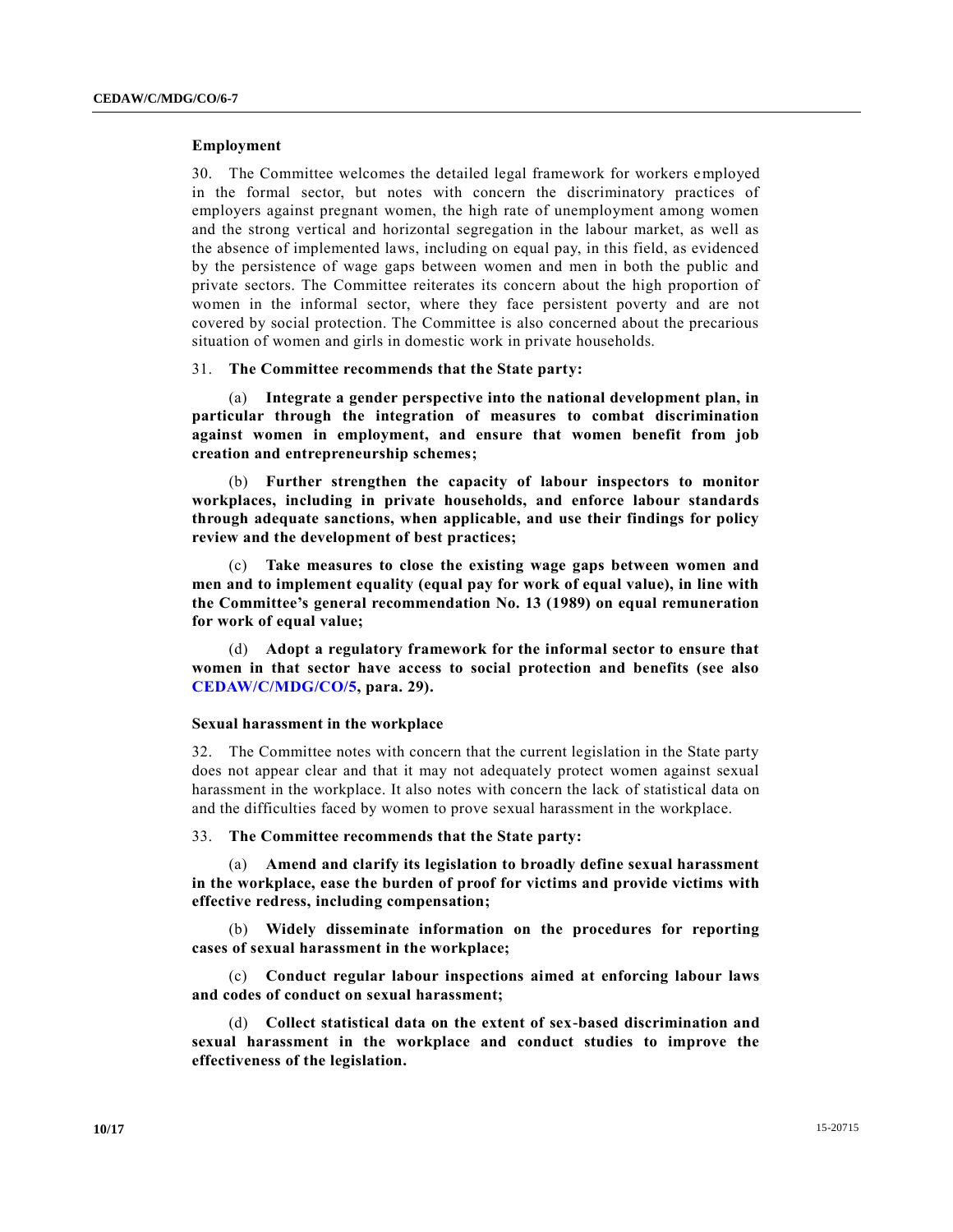## **Women domestic workers**

34. The Committee is concerned at the precarious working conditions of women domestic workers, including women migrant workers abroad, and their heightened risk of being exposed to abuse and trafficking for sexual and labour exploitation. The Committee is also concerned that women and girls migrating abroad are often victimized by fraudulent recruitment agencies and brokers and face barriers in filing complaints and gaining access to justice.

## 35. **The Committee recommends that the State party:**

(a) **Ratify the Domestic Workers Convention, 2011 (No. 189), of the International Labour Organization;**

(b) **Ensure that women domestic workers, including women migrant workers, have access to social protection and other employment-related benefits;**

(c) **Effectively regulate and monitor the practices of recruitment agencies to protect women migrant workers from abuse and exploitation;**

(d) **Raise the awareness of women and girls, in particular rural women and girls, of the risks that they may face on their migration journey and of the means available to lodge complaints about violations of their human rights;**

(e) **Address the root causes of women's migration through alternatives such as the creation of conditions for sustainable livelihoods and incomegenerating opportunities.**

## **Health**

36. The Committee reiterates its concern about the limited access to adequate health-care services, including sexual and reproductive health services, the persistence of teenage pregnancy and the high and almost unchanged infant and maternal mortality rates, especially among young women and girls, which are mostly due to pregnancy or childbirth-related complications as well as to unsafe abortions. The Committee is concerned that medical fees and costs for treatment or medication continue to limit access to health care for most women. The Committee notes the intention of the State party to lower the level of sanctions for abortion and to consider introducing further grounds under which abortion could be made legal. The Committee is, however, concerned about the high prevalence of abortion, the restrictive laws governing abortion and the ensuing high rate of health complications among women and girls.

37. **The Committee reiterates its previous recommendation (see [CEDAW/C/MDG/CO/5,](http://undocs.org/CEDAW/C/MDG/CO/5) para. 31) and calls upon the State party:**

(a) **To reduce maternal mortality by improving access to basic prenatal and antenatal care and emergency obstetric care and by ensuring the presence of skilled birth attendants at birth, especially in rural areas, taking into consideration the technical guidance of the Office of the United Nations High Commissioner on Human Rights on the application of a human rights-based approach to the implementation of policies and programmes to reduce preventable maternal morbidity and mortality [\(A/HRC/21/22](http://undocs.org/A/HRC/21/22) and Corr. 1 and 2);**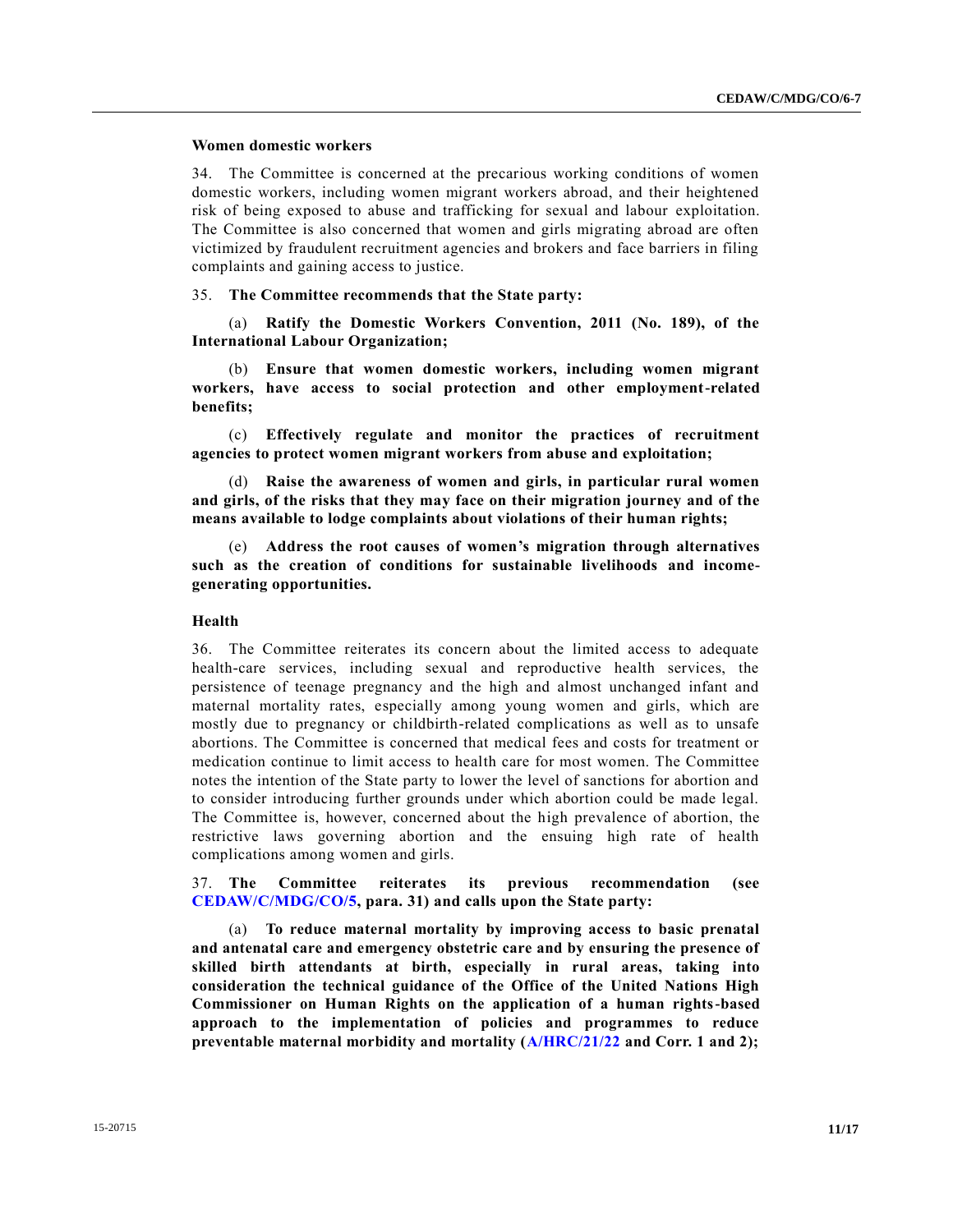(b) **To increase the access of women and girls to basic health-care services, according priority to rural areas, and ensure sufficient resources to promote and protect women's health;**

(c) **To adopt measures to prevent teenage pregnancy and increase the access of women and girls to sexual and reproductive health services, affordable modern contraceptives and family planning services, including in rural areas;**

(d) **To legalize abortion, at least in cases in which pregnancy is harmful to the mother's health and in instances of incest, rape and severe fetal impairment, and remove punitive measures for women who undergo abortion;**

(e) **To mandate, support and finance research and data collection on the scope, causes and consequences of unsafe, illegal abortion and its impact on the health and life of girls and women to obtain evidence-based elements to support the extension of the grounds for the legalization of abortion;**

(f) **To address the negative influence of customary, traditional or religious considerations that may be invoked to stigmatize women and hamper their exercise of their sexual and reproductive health rights;**

(g) **To improve women's access to high-quality post-abortion care, especially in cases of complications resulting from unsafe abortions, in line with the Committee's general recommendation No. 24 (1999) on women and health.**

## **HIV/AIDS**

38. The Committee notes the State party's measures to provide early diagnosis and care to pregnant girls and women living with HIV. The Committee is, however, concerned about the absence of a general policy of equal access to preventive care and treatment for all women living with HIV and of a strategy to promote ageappropriate education on reproductive and sexual health for young persons. It is also concerned at the persistence of stigma and discrimination against women living with HIV, including pregnant women, and the fact that men's role as active transmitters of HIV is rarely addressed.

39. **The Committee recommends that the State party ensure equal access for men and women with regard to treatment and prevention in relation to HIV/AIDS, including the prevention of mother-to-child transmission of HIV. It also recommends that the State party develop age-appropriate educational programmes, targeting young people, on reproductive and sexual health and rights, including responsible sexual behaviour. The Committee further recommends that the State party combat persistent stigma and discrimination against women living with HIV and raise awareness among men, including those with risky sexual behaviour and those living with HIV, on their role in reducing transmission of HIV to their sexual partners.**

#### **Economic empowerment of women**

40. The Committee is concerned that most women, especially in rural areas, have limited or no access to training opportunities, financial credit and loans, including to steady income, pension and social security schemes, in the State party. It is also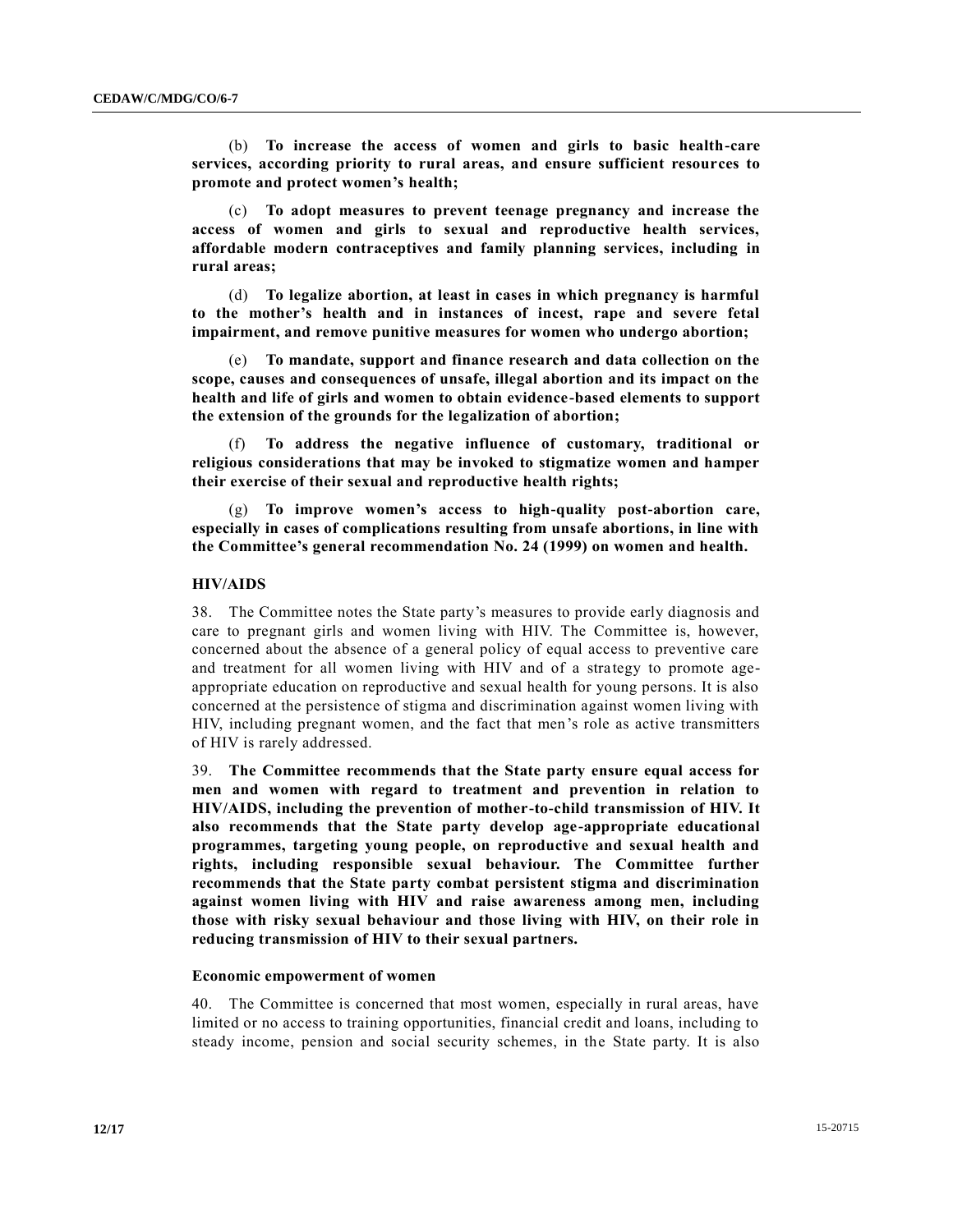concerned that single women heads of households, in particular in rural areas, are more at risk of poverty.

41. **The Committee recommends that the State party:**

(a) **Repeal all legislation that discriminates against women's economic empowerment;**

(b) **Adopt measures to ensure equal access for women and men to training opportunities, such as vocational training and financial resources, including income-generating opportunities, credit and loans, pension and social benefits schemes;**

(c) **Conduct capacity-building programmes to increase the number of women entrepreneurs;**

(d) **Integrate initiatives aimed at women's economic empowerment throughout the State party's development strategies and include consideration for targeted groups of women, such as single women heads of households, according to their specific needs and the multiple forms of discrimination that they face.**

## **Rural women**

42. The Committee reiterates its concern that rural women face additional challenges in obtaining access to justice, health care, education, credit and loans, economic opportunities and community services, which often prevent them from fully participating and benefiting from rural and agricultural policies on an equal basis with men. The Committee notes with concern:

(a) That discriminatory practices regarding land ownership and the administration of property and inheritance continue to limit women's access to economic resources and financial services (see [CEDAW/C/MDG/CO/5,](http://undocs.org/CEDAW/C/MDG/CO/5) para. 32);

(b) That land tenure and rural development policies in the State party lack a gender perspective, and that, under Law No. 68-012 (1968) relating to inheritance, co-heirs may agree that female heirs receive a lump sum instead of an equal share of inherited land;

(c) That Law No. 2007-036 on foreign investment may have an adverse impact on women's access to land and resources;

(d) That climate change and recurring natural disasters, including extreme weather events and drought, have a disproportionate impact on women.

## 43. **The Committee recommends that the State party:**

(a) **Repeal discriminatory provisions in Law No. 68-012 (1968) and amend Law No. 2007-037 to eliminate all forms of discrimination against women with respect to land ownership and administration, property and inheritance and to facilitate women's acquisition and retention of land and natural resources;**

(b) **Ensure that the promotion of gender equality is an explicit component of its land tenure and rural development policies, plans and programmes, in particular those aimed at poverty reduction and sustainable development, ensuring the full participation of rural women in their formulation and implementation (see also [CEDAW/C/MDG/CO/5,](http://undocs.org/CEDAW/C/MDG/CO/5) para. 33);**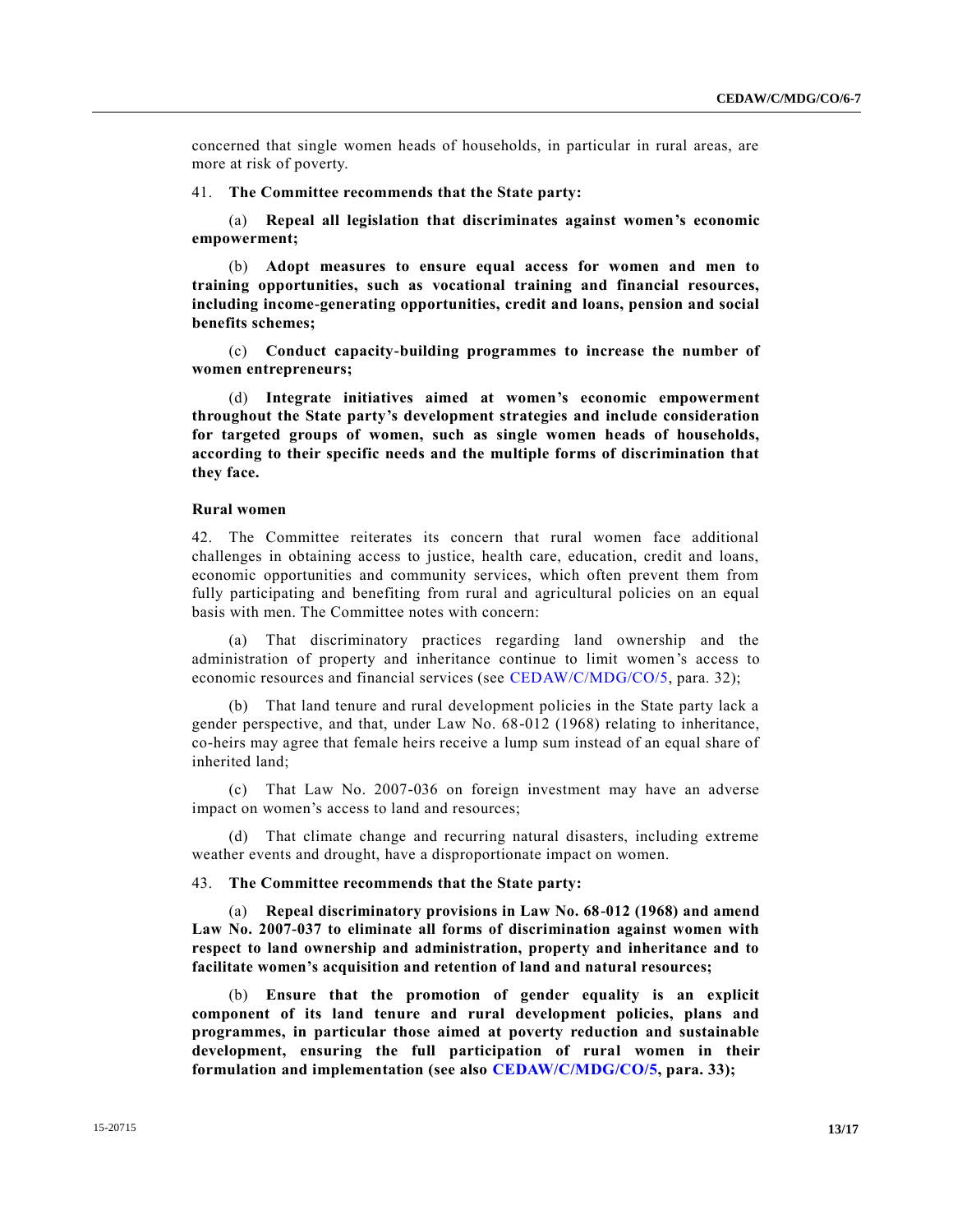(c) **Pay special attention to the situation of rural women, ensuring their participation in decision-making processes in the community and the family, as well as their full access to financial services and capacity-building opportunities, including in the farming and cattle-rearing sector;**

(d) **Take proactive measures to ensure that rural women have access to justice, health care, education and community services;**

(e) **Ensure the integration of a gender perspective and the empowerment of rural women into efforts to mitigate and adapt to climate change.** 

#### **Women with disabilities**

44. The Committee is concerned about intersecting forms of discrimination against women and girls with disabilities, who are often victims of prejudice, violence and neglect. The Committee notes with concern the obstacles faced by women and girls with disabilities in participating in social life and the absence of a clear strategy or policy for the promotion of their human rights.

45. **The Committee recommends that the State party expedite the elaboration and adoption of the proposed plan to include a disability perspective in national policies and strategies and ensure its implementation, with a view to protecting the rights of women and girls with disabilities and eliminating discrimination and violence against them.**

## **Marriage and family relations**

46. The Committee notes the efforts of the State party to regulate some aspects of traditional marriages, including their registration and the equitable distribution of property upon dissolution. It remains concerned, however, that traditional marriages remain largely unregistered, resulting in lack of access for women to protection under Law No. 2007-022 on marriage. It is also concerned that, owing to customary and traditional attitudes, women are considered inferior to men and do not benefit from the right to equal treatment in marriage and family matters, including divorce, inheritance and custody, and that cases of polygamy persist. It reiterates its concern about the overall lack of awareness of the law on marriage among the population as well as about its enforcement.

47. **The Committee recalls its general recommendations No. 21 (1994) on equality in marriage and family relations and No. 29 (2013) on article 16 of the Convention (economic consequences of marriage, family relations and their dissolution) and recommends that the State party:** 

(a) **Ensure the equal rights of women and men in all matters relating to marriage and family relations, as well as to inheritance, divorce and custody of children without further delay;** 

(b) **Increase knowledge and awareness of the law on marriage, ensure its enforcement, facilitate the registration of all marriages to protect the rights of women in de facto unions and enforce the prohibition of polygamy;**

(c) **Carry out wide-reaching awareness-raising and education campaigns to change attitudes and behaviour about practices relating to marriage and family relations among traditional leaders and the population in general;**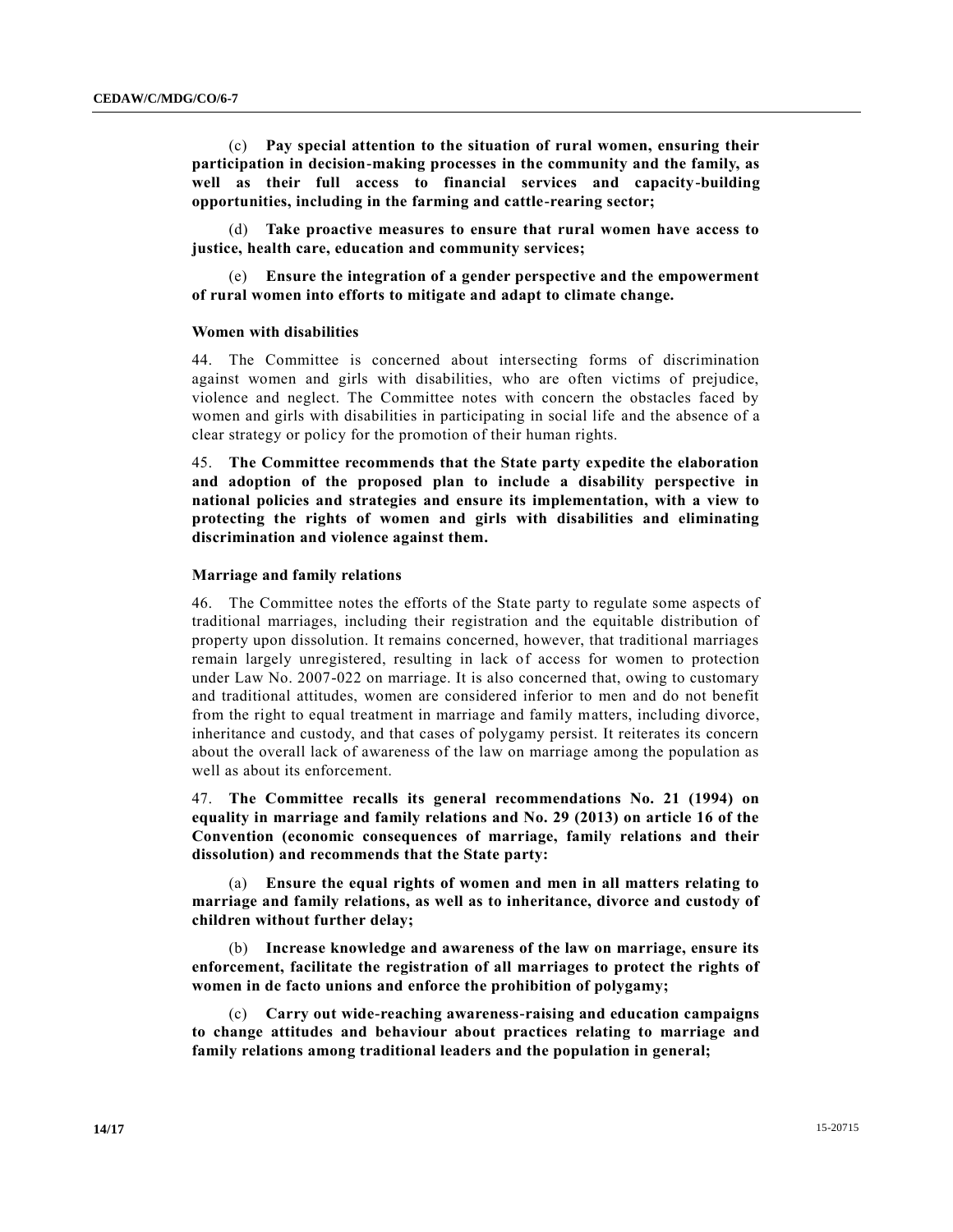## (d) **Conduct awareness-raising campaigns targeting women and girls to make them aware of their rights with regard to family relations and marriage.**

## **Child and/or forced marriage**

48. The Committee notes that the minimum legal age of marriage is 18 years of age. It remains concerned, however, by the pervasiveness of child and/or forced marriage, and that girls and women are deprived of their right to freely choose their spouse and to enter into marriage.

49. **In accordance with joint general recommendation No. 31 of the Committee/general comment No. 18 of the Committee on the Rights of the Child, the Committee calls upon the State party:**

(a) **To adopt all measures to combat child and/or forced marriage in a sustained manner while tackling the root causes;**

(b) **To disseminate and raise awareness about the law prohibiting marriage under 18 years of age, including by raising public awareness of the harmful effects of child and/or forced marriage on girls' mental and reproductive health and the pursuit of their education;** 

(c) **To strengthen awareness-raising and sensitization activities on the harmful impact of child and/or forced marriage for women and girls, in cooperation with traditional or religious leaders and the media, in order to encourage change conducive to the elimination of this harmful practice, including making girls and women aware of their right to freely enter into marriage.**

## **Data collection and analysis**

50. The Committee is concerned at the general lack of gender-disaggregated data, which are necessary for an accurate assessment of the situation of women and identification of discrimination, for informed and targeted policymaking and for the systematic monitoring and evaluation of progress achieved towards the realization by women of substantive equality.

51. **The Committee recommends that the State party enhance the collection, analysis and dissemination of comprehensive data, disaggregated by sex, age, disability, ethnicity, location and socioeconomic status, and the use of measurable indicators to assess trends in the situation of women and progress towards the realization by women of substantive equality in all areas covered by the Convention.**

## **Beijing Declaration and Platform for Action**

52. **The Committee calls upon the State party to use the Beijing Declaration and Platform for Action in its efforts to implement the provisions of the Convention.**

## **2030 Agenda for Sustainable Development**

53. **The Committee calls for the realization of substantive gender equality, in accordance with the provisions of the Convention, throughout the process of implementation of the 2030 Agenda for Sustainable Development.**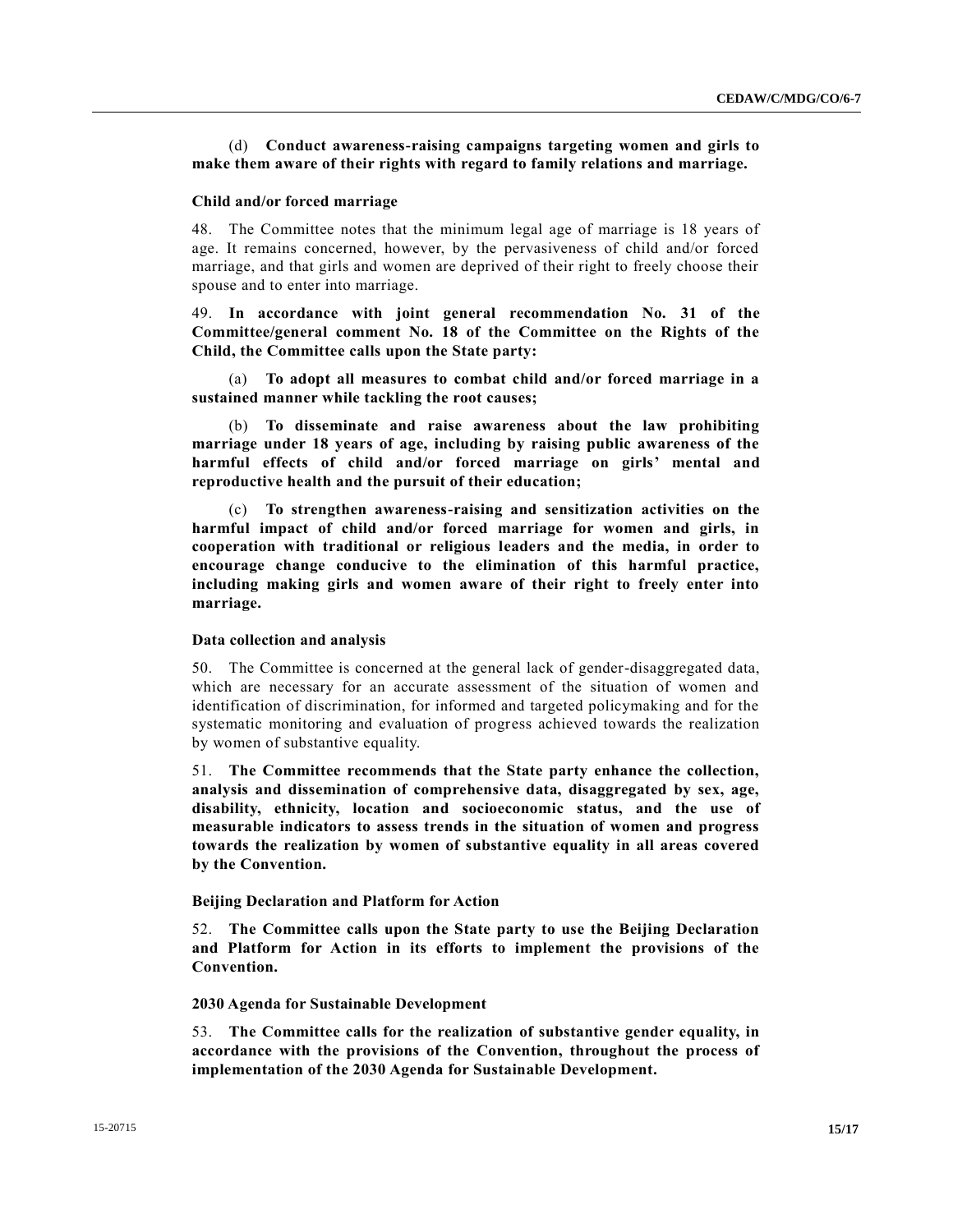### **Dissemination**

54. **The Committee recalls the obligation of the State party to systematically and continuously implement the provisions of the Convention. It urges the State party to give priority attention to the implementation of the present concluding observations and recommendations between now and the submission of the next periodic report. The Committee therefore requests that the present concluding observations be disseminated in a timely manner, in the official languages of the State party, to the relevant State institutions at all levels (national, regional and local), in particular to the Government, the ministries, the parliament and the judiciary, to enable their full implementation. It encourages the State party to collaborate with all stakeholders concerned, including employers' associations, trade unions, human rights and women's organizations, universities, research institutions and the media. It recommends that the present concluding observations be disseminated in an appropriate form at the local community**  level to enable their implementation. In addition, the Committee requests the **State party to continue to disseminate the Convention, the Optional Protocol thereto and relevant jurisprudence, in addition to the Committee's general recommendations, to all stakeholders.**

## **Technical assistance**

55. **The Committee recommends that the State party link the implementation of the Convention to its development efforts and that it avail itself of regional or international technical assistance in this respect. The Committee calls upon the State party to continue its cooperation with the specialized agencies and programmes of the United Nations system, including the United Nations Entity for Gender Equality and the Empowerment of Women, the Statistics Division of the Economic and Social Council of the Secretariat, the United Nations Development Programme, the United Nations Children's Fund, the United Nations Population Fund, the World Health Organization, the International Labour Organization, the Office of the United Nations High Commissioner for Human Rights and the International Organization for Migration.**

#### **Ratification of other treaties**

**\_\_\_\_\_\_\_\_\_\_\_\_\_\_\_\_\_\_**

56. **The Committee notes that the adherence of the State party to the nine major international human rights instruments**<sup>1</sup> **would enhance the enjoyment by women of their human rights and fundamental freedoms in all aspects of life. The Committee therefore encourages the State party to consider ratifying the International Convention for the Protection of All Persons from Enforced Disappearance, as well as the 1954 Convention relating to the Status of Stateless Persons and the 1961 Convention on the Reduction of Statelessness, to which it is not yet a party.**

<sup>&</sup>lt;sup>1</sup> The International Covenant on Economic, Social and Cultural Rights; the International Covenant on Civil and Political Rights; the International Convention on the Elimination of All Forms of Racial Discrimination; the Convention on the Elimination of All Forms of Discrimination against Women; the Convention against Torture and Other Cruel, Inhuman or Degrading Treatment or Punishment; the Convention on the Rights of the Child; the International Convention on the Protection of the Rights of All Migrant Workers and Members of Their Families; the International Convention for the Protection of All Persons from Enforced Disappearance; and the Convention on the Rights of Persons with Disabilities.